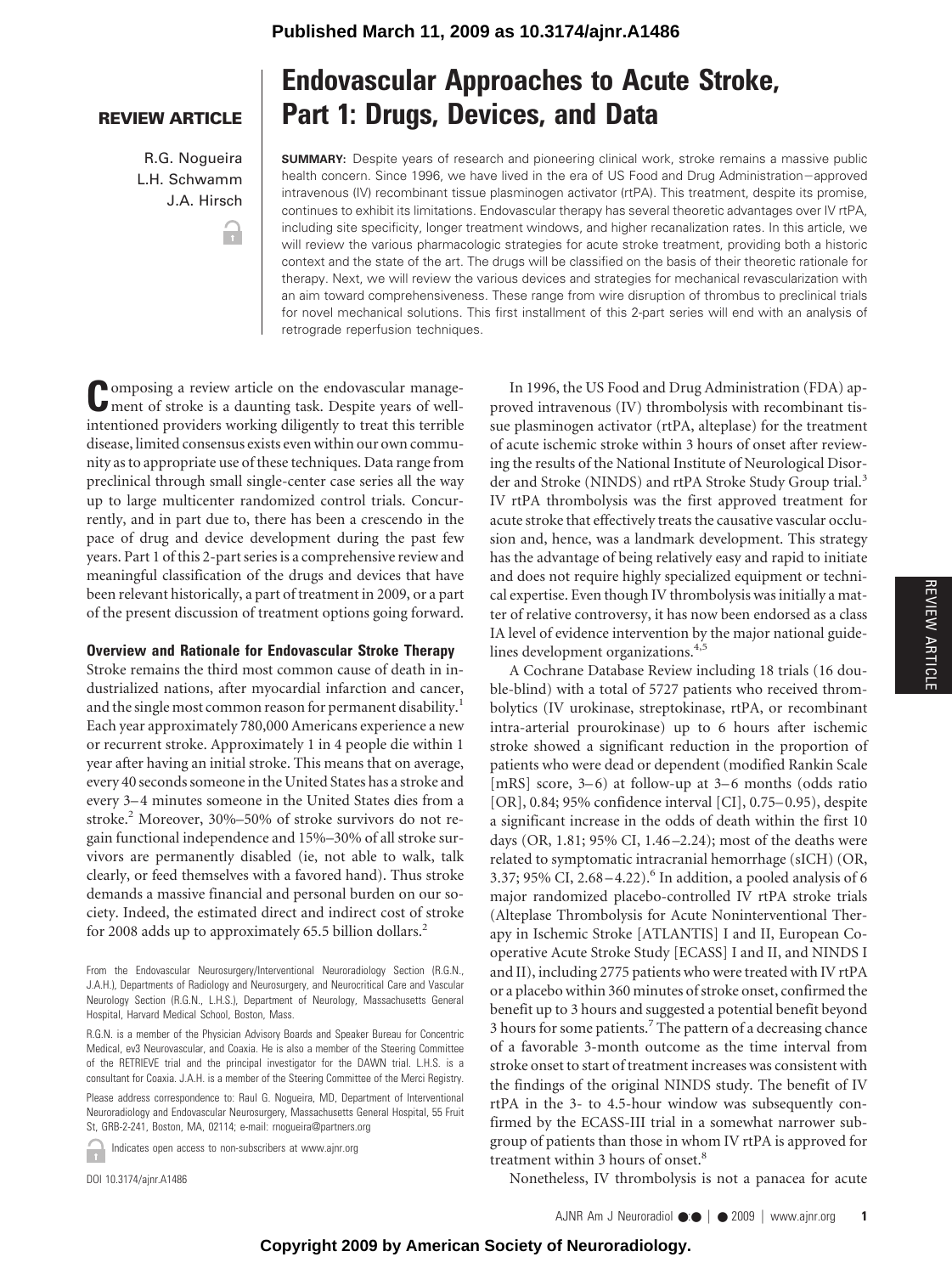| <b>Current and Investigational Reperfusion Strategies in Acute Ischemic Stroke</b><br><b>Reperfusion Approaches</b> |                                                                                                                                                                                    |
|---------------------------------------------------------------------------------------------------------------------|------------------------------------------------------------------------------------------------------------------------------------------------------------------------------------|
|                                                                                                                     |                                                                                                                                                                                    |
| IV and/or IAT                                                                                                       | Thrombolytic agents: plasminogen activators, direct fibrinolytics, fibrinogenolytic<br>agents; adjunctive therapy: heparin, direct thrombin inhibitors, GP IIb/IIIa<br>antagonists |
| Endovascular thrombectomy                                                                                           | Distal devices: Merci,* Phenox, Neuronet, Catch, Attractor-18;<br>proximal devices: Alligator, In-Time Retriever, snares                                                           |
| Endovascular thromboaspiration                                                                                      | Penumbra,* AngioJet, F.A.S.T. Funnel Catheter                                                                                                                                      |
| Mechanical thrombus disruption                                                                                      | Microquidewire, snares, balloon angioplasty, OmniWave                                                                                                                              |
| Transcranial or endovascular augmented fibrinolysis                                                                 | Transcranial Doppler, EKOS MicroLysUS, OmniWave                                                                                                                                    |
| Endovascular thrombus entrapment                                                                                    | SES and balloon-expandable stents                                                                                                                                                  |
| Temporary endovascular bypass                                                                                       | Resheathable (closed-cell) stents, ReVasc                                                                                                                                          |
| Alternative                                                                                                         |                                                                                                                                                                                    |
| Global reperfusion (flow augmentation or<br>transarterial retrograde reperfusion)                                   | Pharmacologic: vasopressors (eq. phenylephrine); mechanical: NeuroFlo                                                                                                              |
| Transvenous retrograde reperfusion (flow reversal)                                                                  | Partial: retrograde transvenous neuroperfusion; complete: ReviveFlow                                                                                                               |

\*The Merci retriever and Penumbra systems have been approved by the FDA to "remove blood clots from the brain in patients experiencing an ischemic stroke." The remaining drugs and devices constitute off-label and/or investigational (preclinical or clinical) usage.<br>**Note:**—IV indicates intravenous; IAI, intra-arterial thrombolysis; GP IIb/IIIa, glycoprotein IIb/IIIa; SES, self-expanding stents.



**Fig 1.** Schematic illustration of the cerebral vascular bed demonstrates the different reperfusion approaches, some of which remain experimental.

stroke treatment. The recanalization rates of IV rtPA for proximal arterial occlusion range from only 10% for internal carotid artery (ICA) occlusion to 30% for proximal middle cerebral artery (MCA) occlusion.<sup>9</sup> Analysis of the NINDS trial data shows a 12% absolute increase in good outcomes between the placebo and rtPA groups at 3 months.<sup>10</sup> In other words, 8 patients with stroke must be treated with rtPA to achieve 1 additional good patient outcome. However, this oft-quoted critique understates the impact of rtPA on the patient with stroke because it fails to include patients who partially improved with IV rtPA.<sup>11</sup> Indeed, an analysis based on the shift in mRS scores suggests a number needed to treat of 3 for any improvement with IV rtPA.<sup>12</sup> That having been said, even when considering this argument in support of a more generous interpretation of the NINDS data, we should acknowledge that rates of improvement remain far from ideal, and given the prevalence and impact of acute ischemic stroke, it is imperative to devise strategies that can be more effective. Our thesis is based on the implicit assumption that faster more complete reperfusion will translate into better long-term patient outcomes. There are 3 types of reperfusion strategies: 1) recanalization or antegrade reperfusion, 2) global reperfusion (flow augmentation or transarterial retrograde reperfusion), and 3) transvenous retrograde reperfusion (flow reversal) (Table and Fig 1).

### **Recanalization or Antegrade Reperfusion Strategies**

Recanalization strategies focus on removing and/or dissolving the occlusive thrombus to re-establish antegrade flow. This can be accomplished through the use of thrombolytics, mechanical devices, or their combination. The recanalization strategies may be classified into 7 different categories on the basis of their primary mechanism of action: 1) IV and/or intraarterial thrombolysis (IAT), 2) endovascular thrombectomy, 3) endovascular thromboaspiration, 4) endovascular mechanical thrombus disruption or thromborrhexis, 5) transcranial or endovascular augmented fibrinolysis, 6) endovascular thrombus entrapment, and 7) temporary endovascular bypass.

## *IAT in Acute Ischemic Stroke*

IAT has several theoretic advantages over IV thrombolysis. For instance, with the coaxial microcatheter techniques, the occluded intracranial vessel is directly accessible and the fibrinolytic agent can be infused directly into the thrombus. This permits a smaller dose of fibrinolytic agent to reach a higher local concentration than that reached by systemic infusion and ideally allows more complete recanalization with lower total doses of thrombolytic. With the smaller dose, complications from systemic fibrinolytic effects, including intracranial hemorrhage (ICH), can theoretically be reduced. For these reasons, the treatment window for endovascular techniques can be extended beyond the typical IV window of 3 hours. This factor becomes particularly important in face of the relatively low number of patients who present within the time window for IV rtPA.<sup>13,14</sup> IA techniques have led to higher recanalization rates than IV thrombolysis.<sup>15</sup> As with other endovascular recanalization techniques, the major disadvantages to IAT include the relative complexity of the procedure, the level of required technical expertise and its relatively low availability, delays in initiating treatment, and the additional risks and expense of an invasive procedure compared with IV rtPA.

**Thrombolytic Agents: Plasminogen Activators.** These drugs act by converting the inactive proenzyme, plasminogen, into the active enzyme, plasmin. Plasmin digests fibrinogen, fibrin monomers, and cross-linked fibrin (as found in a thrombus) into fibrin degradation products. The plasminogen activators vary in stability, half-life, and fibrin selectivity. The thrombolytics that have been reported for use in stroke IAT include urokinase, alteplase, reteplase, prourokinase, and streptokinase.<sup>16,17</sup> In general, the nonfibrin-selective drugs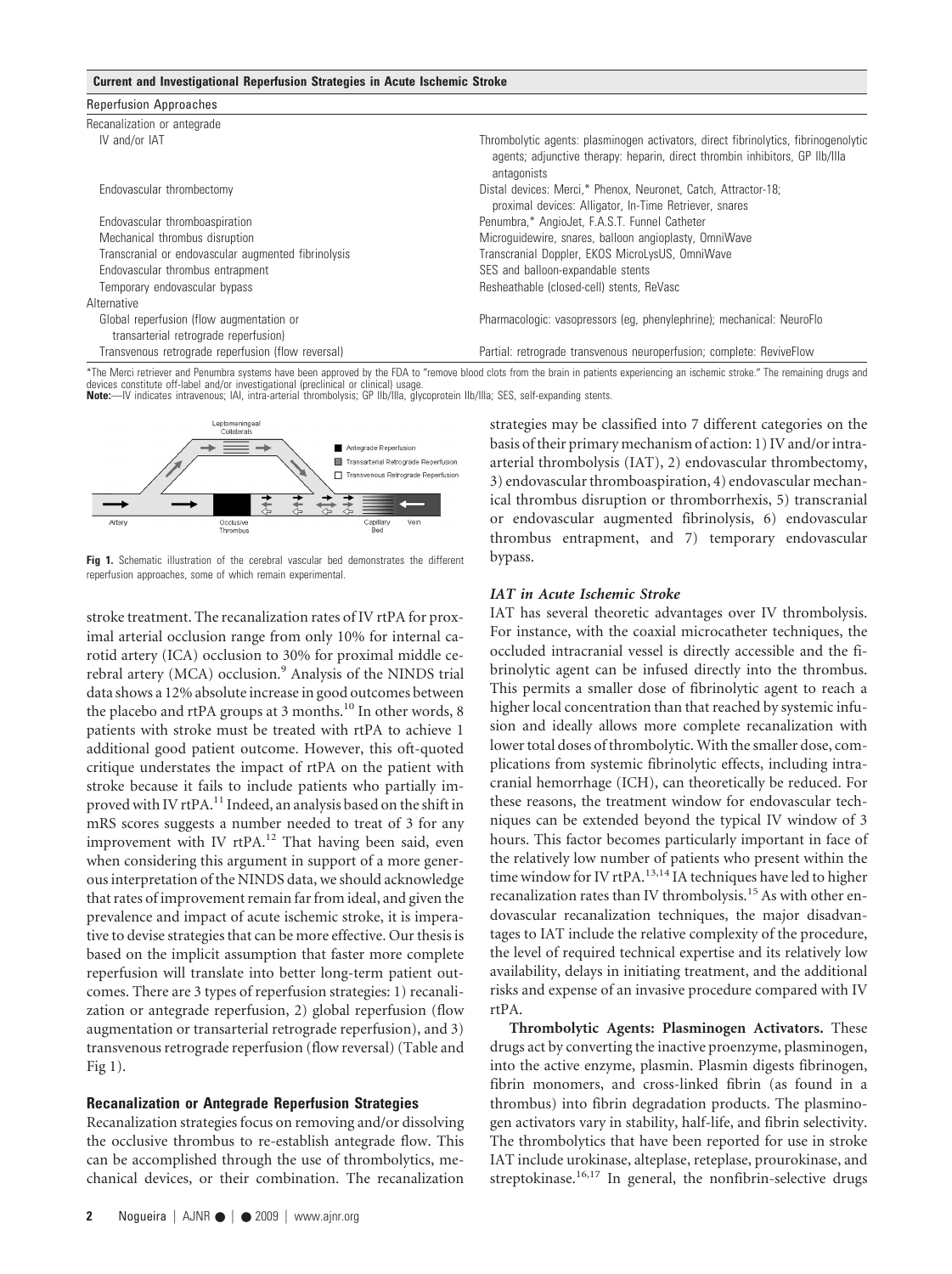(eg, urokinase and streptokinase) can result in systemic hypofibrinogenemia, whereas the fibrin-selective agents (eg, rtPA and r-prourokinase) are mostly active at the site of thrombosis.

**First-Generation Agents.** Streptokinase, a protein derived from group C ß-hemolytic streptococci, has a half-life of 16 –90 minutes and low fibrin specificity. This drug proved to have a very narrow therapeutic window and significant rates of ICH and systemic hemorrhage<sup>18</sup>; thus, it is no longer used for stroke IAT. Urokinase is a serine protease with a plasma halflife of 14 minutes and low fibrin specificity. The urokinase dose used in cerebral IAT has ranged from 0.02 to  $2 \times 10^6$ units. $16$ 

**Second-Generation Agents.** Alteplase (rtPA) is a serine protease with a plasma half-life of 3.5 minutes and a high degree of fibrin affinity and specificity. The rtPA dose used in cerebral IAT has ranged between 20 and 60 mg.<sup>16</sup> The theoretic disadvantages of alteplase include its relatively short halflife and limited penetration into the clot matrix because of strong binding with surface fibrin, which could delay recanalization and increase the risk of recurrent occlusion. Additionally, rtPA appears to have some neurotoxic properties, including activation of metalloproteinases, which may result in increased blood-brain barrier permeability leading to cerebral hemorrhage and edema and amplification of calcium currents through the *N*-methyl D aspartate receptor, leading to excitotoxicity and neuronal death.<sup>19</sup> Prourokinase (r-prourokinase) is the proenzyme precursor of urokinase. It has a plasma halflife of 7 minutes and high fibrin specificity. Despite the favorable results of r-prourokinase in the Prolyse in Acute Cerebral Thromboembolism I and II trials,<sup>20,21</sup> the FDA did not approve its use in stroke IAT.

**Third-Generation Agents.** Reteplase is a structurally modified form of alteplase, with a longer half-life (15–18 minutes). In addition, it does not bind as highly to fibrin; unbound reteplase can thus theoretically better penetrate the clot and potentially improve in vivo fibrinolytic activity. Qureshi et  $al<sup>17</sup>$ reported the use of low-dose IA reteplase  $(\leq 4 \text{ U})$  in conjunction with mechanical thrombolysis. Thrombolysis in myocardial infarction (TIMI) 2–3 recanalization was achieved in 16/19 patients, with no sICHs. Tenecteplase is another modified form of rtPA with a longer half-life (17 minutes), greater fibrin specificity, and greater resistance to plasminogen activator inhibitor-1. Pilot clinical trial data of IV tenecteplase in acute ischemic stroke suggest that the drug is safe and promising.22

**New-Generation Agents.** Desmoteplase is a genetically engineered version of the clot-dissolving factor found in the saliva of the vampire bat *Desmodus rotundus*. This drug is more potent and more selective for fibrin-bound plasminogen than any other known plasminogen activator. Unlike tissue plasminogen activator (tPA), desmoteplase is not activated by fibrinogen or  $\beta$ -amyloid proteins, factors that may exacerbate the risk for ICH. Moreover, desmoteplase inhibits tPA-induced potentiation of excitotoxic injury. The effect of IV administration of desmoteplase 3–9 hours after symptom onset in patients with stroke who present with mismatch on MR imaging or CT perfusion was systematically investigated in the Desmoteplase in Acute Ischemic Stroke **(**DIAS), Dose Escalation of Desmoteplase for Acute Ischemic Stroke (DEDAS), and DIAS-II trials and has demonstrated a good safety profile.23-25 These studies were notable for their reliance on newer advanced imaging algorithms to plan IA therapy. A new trial (DIAS-III) is planned.

No direct-comparison trials have been reported between the different thrombolytic agents in acute ischemic stroke. In a retrospective review of the results for acute-stroke IAT performed at our center, we found significantly higher rates of recanalization and good clinical outcome in the era in which IA urokinase was used versus the era in which urokinase was not available and IAT with rtPA was the primary treatment.<sup>26</sup> Conversely, in another retrospective study, Eckert et  $al^{27}$ found no major difference between the recanalization rates of urokinase and rtPA.

**Alternatives to Plasminogen Activation: Other Thrombolytics.** Thrombolytics that are currently on the market are plasminogen activators, making their successful use reliant, at least in part, on the amount of plasminogen in the thrombus. New drugs that do not depend on the availably of plasminogen are being evaluated for stroke therapy.

**Direct Fibrinolytics.** V10153 (Vernalis, Winnersh, UK) is a recombinant variant of human plasminogen, which has been genetically modified to be activated to plasmin by thrombin rather than by endogenous plasminogen activator enzymes, such as tissue-type plasminogen activator (tPA). Because thrombin activity is primarily localized at the site of new thrombus formation, administration of V10153 results in the selective production of plasmin at the site of newly formed clot. Consequently, thrombus dissolution may be achieved without systemic plasmin generation, which should result in a reduced risk of hemorrhage. The relatively long plasma halflife (3–4 hours) of V10153 allows bolus administration, and persistence in the circulation may help prevent early vascular reocclusion. The V10153 Acute Stroke Thrombolysis Trial (VASTT) was a phase II dose-escalation multicenter study of IV V10153 in patients with stroke (National Institutes of Health Stroke Scale [NIHSS] score,  $>$  5 to  $\leq$  20; Alberta Stroke Program Early CT Score (ASPECTS),  $\geq$ 5) within 3–9 hours after stroke onset. Preliminary analysis has shown that of the 40 patients enrolled in the first 3 dose groups (1, 2.5, and 5 mg/Kg), 16 (40%) achieved an mRS score of  $\leq$  2 at 90 days. The trial has been halted because 3 of the 9 patients in the 7.5-mg/Kg group developed significant hemorrhagic complications. Further studies with a dose of 5 mg/Kg are planned.

Microplasmin (ThromboGenics, Heverlee, Belgium) is a truncated form of plasmin that is more resistant to the effects of antiplasmin. In a rabbit stroke model, IV microplasmin infusion resulted in a high rate of clot lysis without increasing the rate of ICH. In addition, there was significant improvement in the behavioral rating scores, suggesting a neuroprotective effect.<sup>28</sup> The Microplasmin in Treatment of Ischemic Stroke-IntraVenous (MITI-IV) trial, a phase II multicenter randomized double-blinded placebo-controlled ascendingdose clinical trial, evaluated the safety and preliminary efficacy of IV microplasmin in 40 patients treated 4 –12 hours after stroke onset. There was no evidence of increased bleeding risk with microplasmin. Reperfusion occurred in 25% of patients treated with microplasmin versus 10% of placebo-treated patients.

Alfimeprase (Nuvelo, San Carlos, Calif) is a recombinant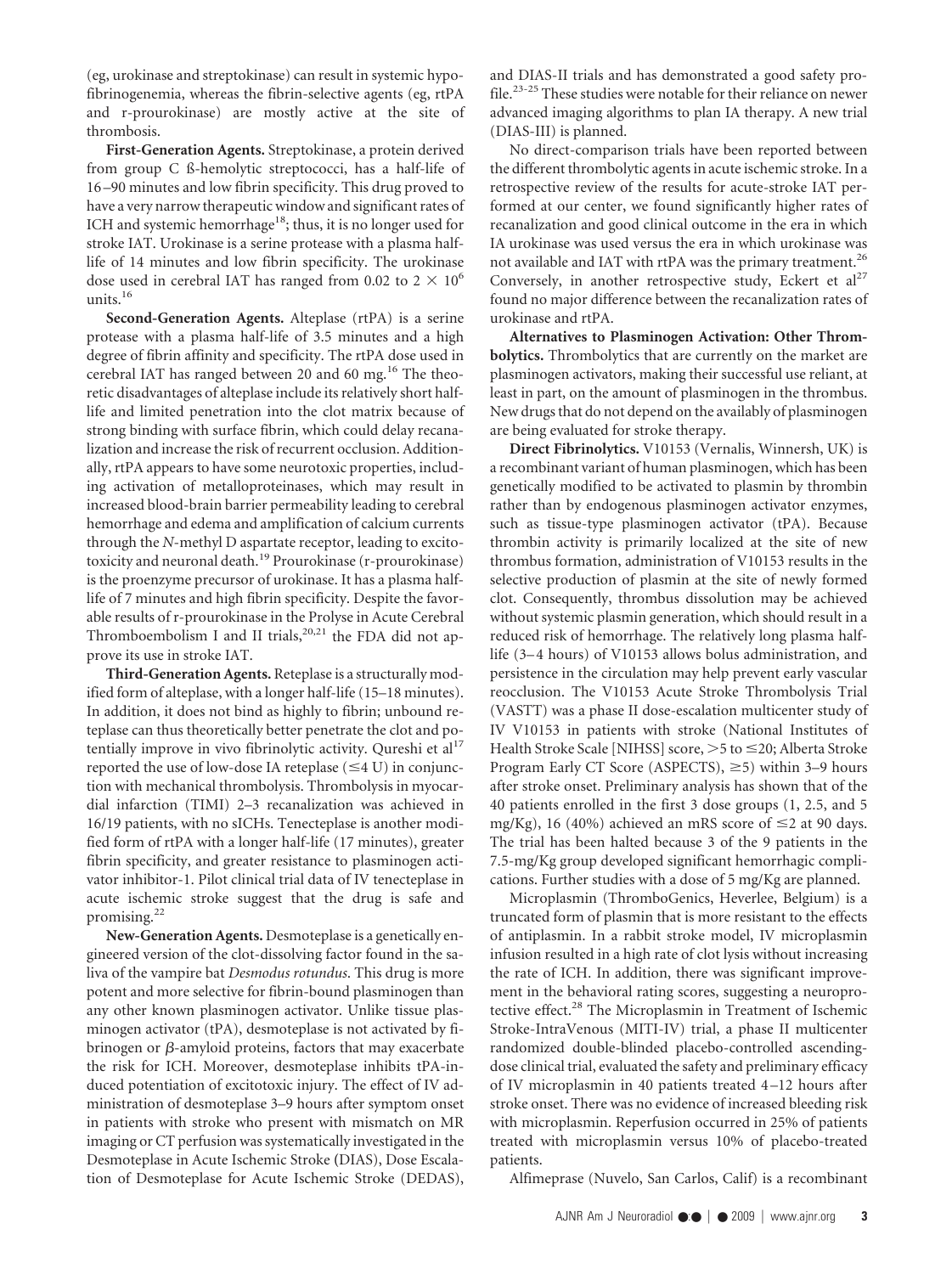truncated form of fibrolase, a fibrinolytic zinc metalloproteinase isolated from the venom of the southern copperhead snake. It degrades fibrin directly and achieves thrombolysis independent of plasmin formation. Alfimeprase is rapidly inactivated by  $\alpha$ -2 macroglobulin as it moves away from the site of delivery into blood circulation. Thus, its thrombolytic activity appears to be localized to the site of delivery. These properties should theoretically result in faster recanalization and lower hemorrhagic conversion risk. The initial data on the safety and efficacy of alfimeprase appeared promising, $^{29}$  but subsequent phase III trials of the drug in peripheral arterial disease and catheter obstruction failed to meet their primary and key secondary end points of revascularization. A phase II multicenter open-label dose-escalation study of alfimeprase in the treatment of acute ischemic stroke (CARNEROS-1) within 3–9 hours of stroke onset is planned.

**Defibrinogenating/Fibrinogenolytic Agents.** Ancrod (Viprinex; Neurobiological Technologies, Emeryville, Calif) is the purified fraction of the Malayan pit viper venom. It acts by directly cleaving and inactivating fibrinogen and thus indirectly promoting anticoagulation. The reduction in the blood levels of fibrinogen also leads to a reduced blood viscosity, which may improve blood flow to the affected areas of the brain. In addition, ancrod promotes an indirect activation of the plasminogen-plasmin pathway. In the Stroke Treatment with Ancrod Trial, 500 patients with stroke presenting within 3 hours of symptom onset were randomized to receive ancrod  $(n = 248)$  or a placebo  $(n = 252)$ . Good outcome (Barthel Index,  $\geq$ 95–100 at 3 months) was achieved in 42.21% and 34.4% of the patients, respectively  $(P = .04)$ . There was no significant difference in mortality, but a trend toward more sICH with ancrod (5.2% versus 2%;  $P = .06$ ).<sup>30</sup> The ASP-II trial is currently enrolling patients with an NIHSS score between 5 and 25 who presented within 6 hours of stroke onset for treatment with ancrod or a placebo.

### *Adjunctive Therapy*

Fibrinolytic agents have prothrombotic properties as well. The plasmin generated by thrombolysis leads to the production of thrombin, which is a potent platelet activator and converts fibrinogen to fibrin. Indeed, studies have shown early reocclusion in as many as 17% of the patients treated with  $IAT<sup>31</sup>$  and 34% of the patients treated with IV rtPA.<sup>32</sup> Therefore, a strong rationale exists for the adjuvant use of antithrombotic agents.

Systemic anticoagulation with IV heparin during the periprocedural phase of IAT has several potential advantages, including augmentation of the thrombolytic effect, $^{20}$  prevention of acute reocclusion, and reduction in the risk of catheterrelated embolism. However, these benefits must be weighed against the potentially increased risk of ICH when heparin is combined with a thrombolytic agent. Argatroban, lepirudin, and bivalirudin are direct thrombin inhibitors. These agents should replace heparin in patients in whom the diagnosis of heparin-induced thrombocytopenia (HIT) type II is confirmed or even suspected. HIT type II is an immune-mediated disorder characterized by the formation of antibodies against the heparin-platelet factor 4 complex, resulting in thrombocytopenia, platelet aggregation, and the potential for arterial and venous thrombosis. The possibility of HIT type II should be raised in patients who demonstrate a platelet count drop to

**Nogueira** | AJNR ● | ● 2009 | www.ajnr.org

 $100,000$  or by  $> 50\%$  from baseline, in the setting of heparin therapy (usually 5–12 days after initial exposure). Unexplained thrombotic events should also evoke this diagnosis, even in the setting of a normal platelet count. Impaired renal function must be taken into account when selecting the appropriate agent; argatroban is the only direct thrombin inhibitor that is hepatically cleared.

The use of glycoprotein (GP) IIb/IIIa antagonists, such as ReoPro (abciximab), Integrilin (eptifibatide), or Aggrastat (tirofiban) in ischemic stroke remains investigational. No cases of major ICH were seen in a pilot randomized double-blind placebo-controlled study in which 54 patients presenting within 24 hours after ischemic stroke onset were randomly allocated to receive escalating doses of abciximab.<sup>33</sup> The CLEAR trial subsequently evaluated the combination of lowdose IV rtPA and eptifibatide in patients with NIHSS scores of 5 who presented within 3 hours from stroke onset. The study enrolled a total of 94 subjects, with 69 patients receiving the combination therapy and 25 patients receiving standard rtPA therapy. There was 1 (1.4%) sICH in the combination group and 2 (8.0%) in the standard treatment group ( $P = .17$ ). There was a nonsignificant trend toward increased efficacy with the standard-dose rtPA treatment arm. The combination of eptifibatide and reduced-dose rtPA was judged safe enough for consideration of further dose-ranging trials in acute ischemic stroke.<sup>34</sup> ROSIE is another NIH-sponsored phase II trial that is evaluating the use of IV reteplase in combination with abciximab for the treatment of MR imaging-selected patients with stroke within 3–24 hours from onset. Preliminary analysis of the first 21 patients enrolled has revealed no sICH or major hemorrhage. Conversely, the AbESTT II trial, a phase III multicenter randomized double-blind placebo-controlled study evaluating the safety and efficacy of abciximab in acute ischemic stroke treated within 6 hours after stroke onset or within 3 hours of awakening with stroke symptoms, was stopped early due to high rates of sICH or fatal ICH in the abciximabtreated patients (5.5% versus 0.5%,  $P = .002$ ).<sup>35</sup>

The data for the use of GP IIb/IIIa inhibitors in conjunction with IAT are even more scant and are limited to case reports.<sup>36-41</sup> Deshmukh et al<sup>38</sup> reported 21 patients with large-vessel occlusion refractory to IAT with rtPA who were treated with IV and/or IA abciximab, eptifibatide, or tirofiban. Twelve patients received IV rtPA and 18 underwent balloon angioplasty. Complete or partial recanalization was achieved in 17 of 21 patients. Three patients (14%) had asymptomatic ICH, but there were no cases of sICH. Mangiafico et al<sup>41</sup> described 21 patients with stroke treated with IV tirofiban and heparin followed by IA urokinase. Nineteen of these patients also underwent balloon angioplasty. TIMI 2–3 flow was achieved in 17 of 21 patients. ICH occurred in 5 of 21 patients (3 sICH and 2 subarachnoid hemorrhages [SAHs]) and was fatal in 3 patients. Qureshi et al<sup>40</sup> described the use of IA reteplase and IV abciximab on 20 patients with stroke. There was 1 sICH. Partial or complete recanalization occurred in 13 of 20 patients. Conversely, the use of abciximab was predictive of asymptomatic SAH (OR, 19.2) in 9 patients who received this drug as a study protocol violation in the Multi MERCI Part 1 trial.<sup>42</sup>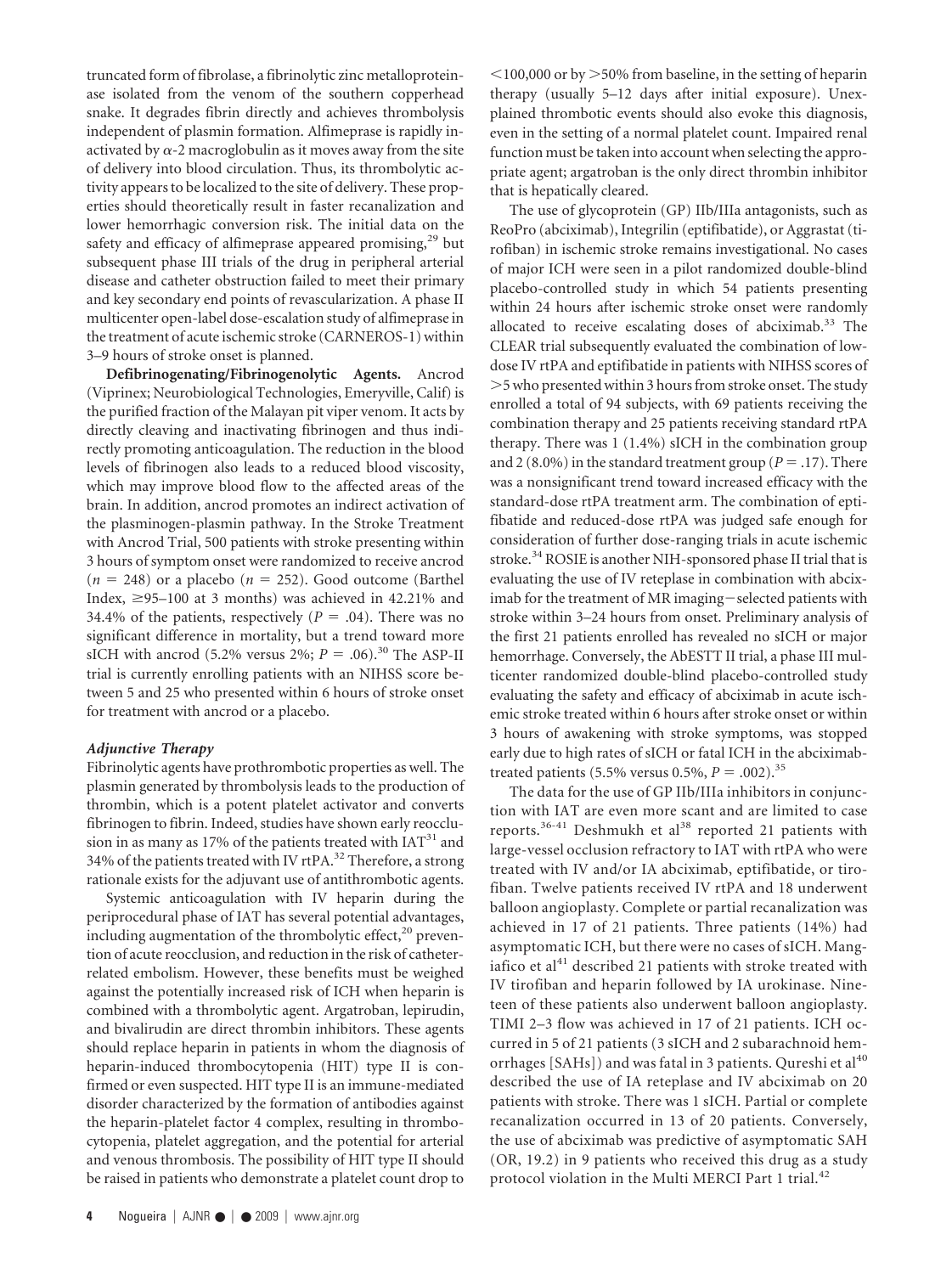#### *IA Mechanical Approaches in Acute Ischemic Stroke*

Mechanical strategies have several advantages over pharmacologic thrombolysis and may be used as primary or adjunctive strategies. First, they lessen and may even preclude the use of chemical thrombolytics, in this manner very likely reducing the risk of ICH. Second, by avoiding the use of chemical thrombolytics, it is possible to extend the treatment window beyond the limit of 6 – 8 hours. Third, mechanically fragmenting a clot increases the surface area accessible to fibrinolytic agents and allows inflow of fresh plasminogen, which, in turn, may increase the speed of thrombolysis. Finally, clot-retrieval devices may provide faster recanalization and may be more efficient at coping with material resistant to enzymatic degradation, including excessive cross-linking in mature embolic clots and emboli composed of cholesterol, calcium, or other debris from atherosclerotic lesions. As such, mechanical approaches with little or no thrombolytic agent have emerged as a key option for patients who have either a contraindication to pharmacologic thrombolysis, such as recent surgery or abnormal hemostasis,<sup>43</sup> or are late in their presentation.<sup>44,45</sup> Parenthetically, adjunctive endovascular treatment may be essential for the accomplishment of successful thrombolysis, for example, through recanalization of a proximal occlusive lesion.<sup>31,46,47</sup> The disadvantages of the mechanical approaches include the technical difficulty of navigating mechanical devices into the intracranial circulation, excessive trauma to the vasculature (potentially leading to vasospasm, vessel dissection, perforation, or rupture), and fragmented thrombus causing distal embolization into previously unaffected territories. Nevertheless, the advantages of mechanical stroke therapy appear to significantly outweigh its disadvantages and risks.

**Endovascular Thrombectomy.** Endovascular thrombectomy or thrombus retrieval has the advantage of providing rapid flow restoration with a potentially lower likelihood of clot fragmentation and distal embolism when compared with other endovascular techniques. The devices differ with regard to where they apply force on the thrombus, taking either a proximal approach with aspiration or "grasper" devices or a distal approach with basketlike or snarelike devices. A study comparing the effectiveness of these 2 approaches (Vasco35 versus the Catch device [both by Balt Extrusion, Montmorency, France]) in a swine stroke model demonstrated that the proximal device allowed fast repeated application with a low risk of thromboembolic events (3% versus 26%; OR, 11.3; 95% CI, 1.35–101.6) and vasospasm but a significantly lower success rate in retrieving thrombus than the distal device (39.4% versus 82.6%; OR, 7.3; 95% CI, 2.0 –26.4). The rate of embolic events with the distal device could be significantly reduced by using proximal balloon occlusion.<sup>48</sup> Balloon occlusion with aspiration to promote flow reversal also facilitates clot extraction.<sup>49</sup>

The Merci retriever (Concentric Medical, Mountain View, Calif) is a flexible nitinol wire with coil loops that is used in conjunction with a microcatheter and an 8F or 9F balloonguided catheter (Fig 2). In August 2004, the FDA approved this system for the indication of intracranial clot retrieval in patients with acute ischemic strokes.<sup>44</sup> It is estimated that 9000 patients have been treated to date with this device. In the first-generation devices (X5 and X6), the nitinol wire was shaped in helical tapering coil loops. The second-generation devices (L4, L5, and L6) differ from the X devices by the inclusion of a system of arcading filaments attached to a nontapering helical nitinol coil, which has a 90° angle in relation to the proximal wire component. The third-generation devices (V series) have variable pitch loops under a linear configuration with attached filaments. The retriever device is deployed through a 2.4F microcatheter (14X or 18 L). The recent addition of a 4.3F distal access catheter has provided additional coaxial support to the system, resulting in improved deliverability with the potential for simultaneous thromboaspiration as well. The Merci embolectomy system has been systematically studied in the MERCI and Multi MERCI trials, which are discussed in Part 2 of this review.<sup>44,45</sup>

The Neuronet device (Guidant, Santa Clara, Calif) is a microguidewire-based laser-cut nitinol basket open proximally with the crisscrossing basket portion tapering to a shapable platinum-tipped wire. This device has been successfully used to retrieve intracranial clots<sup>49-51</sup> and was prospectively evaluated in a small European trial (Neuronet Evaluation in Embolic stroke Disease). The Catch device is a distally closed self-expanding nitinol cage that has also been used for thrombectomy with promising results.<sup>52</sup> A comparison between the Merci and the Catch devices in an animal model has demonstrated superiority of the Merci retriever, which resulted in higher rates of overall recanalization (90% versus 70%), higher chances of recanalization at the first attempt, and a lower rate of thrombus fragmentation/distal embolization.<sup>53</sup>

The Phenox Clot Retriever (phenox, Bochum, Germany) consists of a highly flexible nitinol/platinum-alloy compound core wire surrounded by an attenuated palisade of perpendicularly oriented stiff polyamide microfilaments trimmed in a conical shape, which have an increasing diameter distally and are resistant to unraveling (Fig 3). The device is molded to the body of a 0.010-inch microguidewire and is available in 3 sizes ranging from 3 to 1 mm proximally and from 5 to 2 mm distally. It is introduced into the target vessel through a 0.021 or 0.027-inch microcatheter deployed distal to the thrombus and slowly pulled back under continuous aspiration via the guiding catheter. The smallest version is capable of recanalizing vessel diameters well below 2 mm such as the distal MCA branches.54 This device became available for the treatment of patients with acute ischemic stroke in Europe in October 2006.

A second generation of the device (Phenox Clot Retriever CAGE), which incorporates a nitinol cage into the previous design, has more recently become available for the treatment of thrombi with firmer consistency. Liebig et al<sup>55</sup> recently reported 48 Phenox treatments in 45 patients with stroke and occlusions involving the terminal/bifurcation ICA ( $n = 13$ ), MCA ( $n = 18$ ), vertebrobasilar system ( $n = 13$ ), or ACA/ posterior cerebral artery (PCA)  $(n = 4)$ . TIMI 2–3 recanalization was achieved in 27 of 48 treatments (56.3%). In 3 failed attempts, the device and/or microcatheter could not be deployed. In 11 of these treatments, the target-vessel diameter  $was \leq$ 2 mm. There was no device-related morbidity and mortality.55 The Attractor-18 device (Target Therapeutics, Fremont, Calif) is another fiber-based retriever device that has been successfully used to recanalize an occluded superior division branch of the left MCA refractory to IA thrombolytic treatment.<sup>56</sup>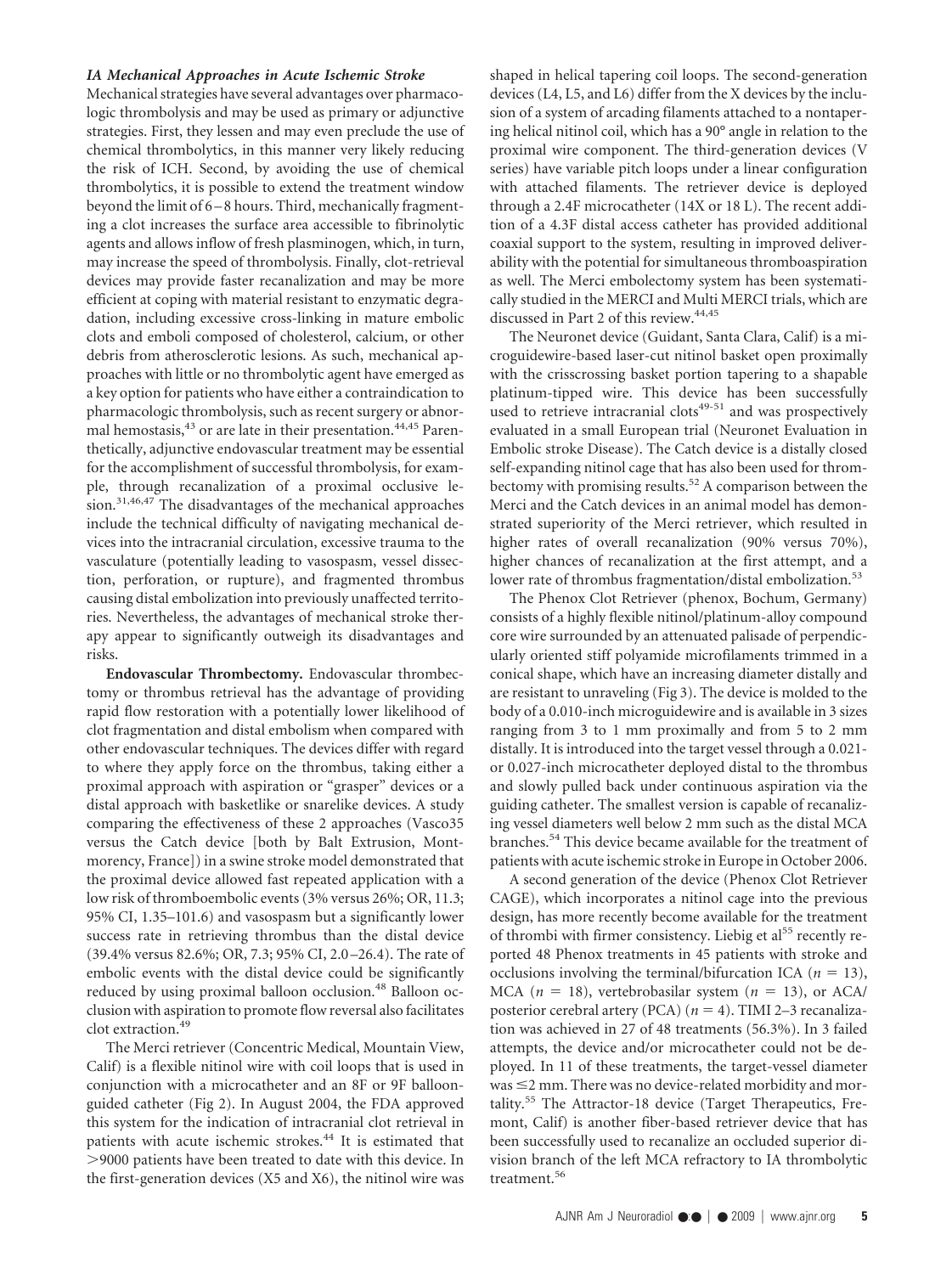

Fig 2. The Merci retriever. A, Baseline angiogram demonstrates complete occlusion of the right ICA terminus (*black arrow)*. *B*, Posttreatment angiogram demonstrates complete reperfusion of the right ICA territory after 1 pass of the Merci L6 device. *C*, Native images demonstrate the Merci retriever (*white arrow*) and the balloon-guide catheter (inflated balloon, *black arrow*). *D*, Thrombus retrieved from the right ICA terminus with the Merci device (*black arrow*).



Fig 3. A-C, The Phenox retriever is deployed by withdrawing its microcatheter. The device is then slowly withdrawn under continuous blood aspiration through the guiding catheter.

The Alligator Retrieval Device (Chestnut Medical Technologies, Menlo Park, Calif) is a retriever with 4 small grasping jaws attached to the tip of a flexible wire designed to be used in conjunction with a  $0.21$ -inch microcatheter.<sup>57</sup> This device has been used to treat 6 patients with intracranial clots (predominantly MCA), resulting in rapid clot removal and clinical improvement in all patients. Two of the 6 patients experienced failure of another clot retrieval device, and 3 patients required no systemic thrombolytics.58 The In-Time Retriever (Boston Scientific, Natick, Mass) has 4 – 6 wire loops and tends to bow when opened but has no specific opening to capture the embolus. This device has been successfully used in a case of MCA occlusion resistant to thrombolytics and balloon angioplasty<sup>59</sup> and in cases of basilar occlusion.<sup>51</sup> The TriSpan (Boston Scientific), a neck bridge device consisting of 3 nitinol loops originally designed to treat wide-neck aneurysms, has also been used to treat basilar occlusions.<sup>51</sup> The EnSnare device (InterV, Gainesville, Fla) has a tulip-shaped 3-loop design which opens distally. Like many of the aforementioned devices, the En-Snare is currently approved for foreign-body removal/coil retrieval. At this point, it has not yet been reported for embolectomy in stroke treatment.

In a recent study comparing the performance of 5 different embolectomy systems by using an in vitro pulsatile flow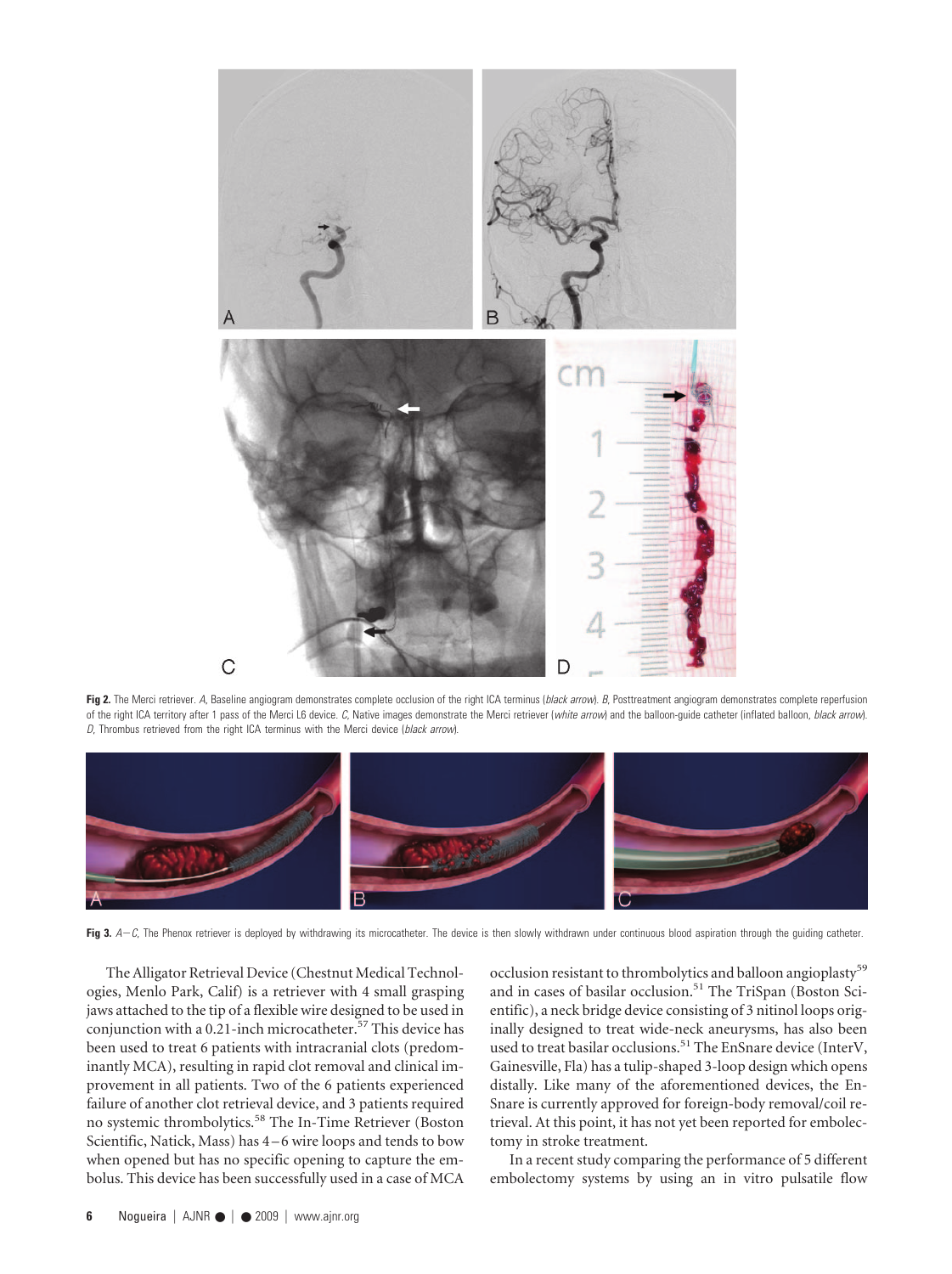

Fig 4. The Penumbra System. A, Baseline angiogram demonstrates complete occlusion of the proximal M1 segment left MCA (*black arrow*). B, Posttreatment angiogram demonstrates near-complete reperfusion of the left MCA territory after thromboaspiration with the Penumbra device. *C*, The device is available in 3 different sizes aimed to treat different vessel diameters. Thromboaspiration is achieved by connecting the microcatheter (*black arrows*) to an aspiration pump. The "separator" (*white arrows*) is then advanced in and out of the microcatheter to "unclog" any obstructive thrombus.

model, the Merci, Catch, and Phenox retrievers were equally able to mobilize and remove most thrombi, whereas the In-Time and Attractor devices achieved only partial thrombus removal at best and with considerable difficulty during initial thrombus penetration and placement of the device. All devices produced micro- and macrofragments during thrombus penetration and retrieval. The Phenox retriever had a superior performance in terms of preventing distal embolization because it was able to capture most of these clot fragments.<sup>60</sup>This study needs to be interpreted in the context of its oversimplified methodology, which focused on the interaction between the thrombi and the devices but disregarded several other factors that are relevant to mechanical thrombectomy in humans. These include the interactions between the retriever devices and the vessel wall; the thrombus and the vessel wall; and the occurrence of endogenous thrombolysis, additional thrombosis, and vasospasm.

**Endovascular Thromboaspiration.** Suction thrombectomy or thromboaspiration through either a microcath $eter<sup>61,62</sup>$  or a guiding catheter<sup>63</sup> may be an option for a fresh nonadhesive clot. As discussed above, aspiration devices have the advantage of causing fewer embolic events and vasospasm; however, the often more complex design of these devices may make them more difficult to navigate into the intracranial circulation.

The AngioJet system (Possis Medical, Minneapolis, Minn) is a rheolytic thrombectomy device that uses high-pressure saline jets to create a distal Venturi suction, which gently agitates the clot face. The generated clot fragments are then sucked into the access catheter. A 5F AngioJet catheter was used to treat successfully 3 patients who presented with acute stroke in the setting of ICA occlusion. Patency of the carotid artery was re-established in 2 patients. In the third patient, the device was able to create a channel through the column of thrombus, allowing intracranial access.<sup>64</sup> The NeuroJet (Possis Medical) is a smaller single-channel device specifically developed to be used in the intracranial circulation. Unfortunately, issues with vessel dissection and an inability to navigate through the carotid siphon were noted in a pilot study for acute ischemic stroke, and the trial was discontinued.<sup>50,65</sup> Other vortex-aspiration devices have been developed for the extracerebral circulation, by using high-pressure streams to generate Venturi forces that physically fragment, draw in, and aspirate thrombi, including the Oasis Thrombectomy Catheter System (Boston Scientific), the Amplatz Thrombectomy Device (Microvena, White Bear Lake, Minn), and the Hydrolyzer (Cordis Endovascular, Warren, NJ).<sup>65</sup> The duration of usage of these devices is typically limited by production of hemolysis.

The Penumbra System (Penumbra, Alameda, Calif) originally included 2 different revascularization options: 1) thrombus debulking and aspiration with a reperfusion catheter that aspirates the clot while a separator device fragments it and prevents obstruction of the catheter, and 2) direct thrombus extraction with a ring retriever while a balloon-guided catheter is used to temporarily arrest flow. This system was initially tested in a pilot trial in Europe, where 23 subjects at 6 international centers were enrolled with 21 vessel occlusions (7 ICAs, 5 MCAs, 9 basilar arteries) treated in 20 patients (mean NIHSS score,  $21 \pm 8$ ) up to 8 hours after symptom onset. Three enrolled subjects were not treated due to vessel tortuosity, resulting in an access rate of 87% (20/23). Recanalization before IA lysis was achieved in all treated cases (48% TIMI 2; 52% TIMI 3). Six patients were refractory to IV rtPA therapy, and 9 received postdevice IA rtPA. Good outcome at 30 days (defined as an mRS score of  $\leq$  2 or NIHSS 4-point improvement) was demonstrated in 45% of the patients. The mortality rate was 45%. There were no device-related deaths. There were 8 cases of ICH, of which 2 were symptomatic. Among these 8 ICHs, only 1 was thought to be device-related (asymptomatic SAH). The use of adjunctive IA thrombolytic therapy was associated with a higher incidence of hemorrhage.<sup>66</sup> The results of a subsequent prospective single-arm multicenter trial (Penumbra Stroke Trial) conducted in the United States and Europe led to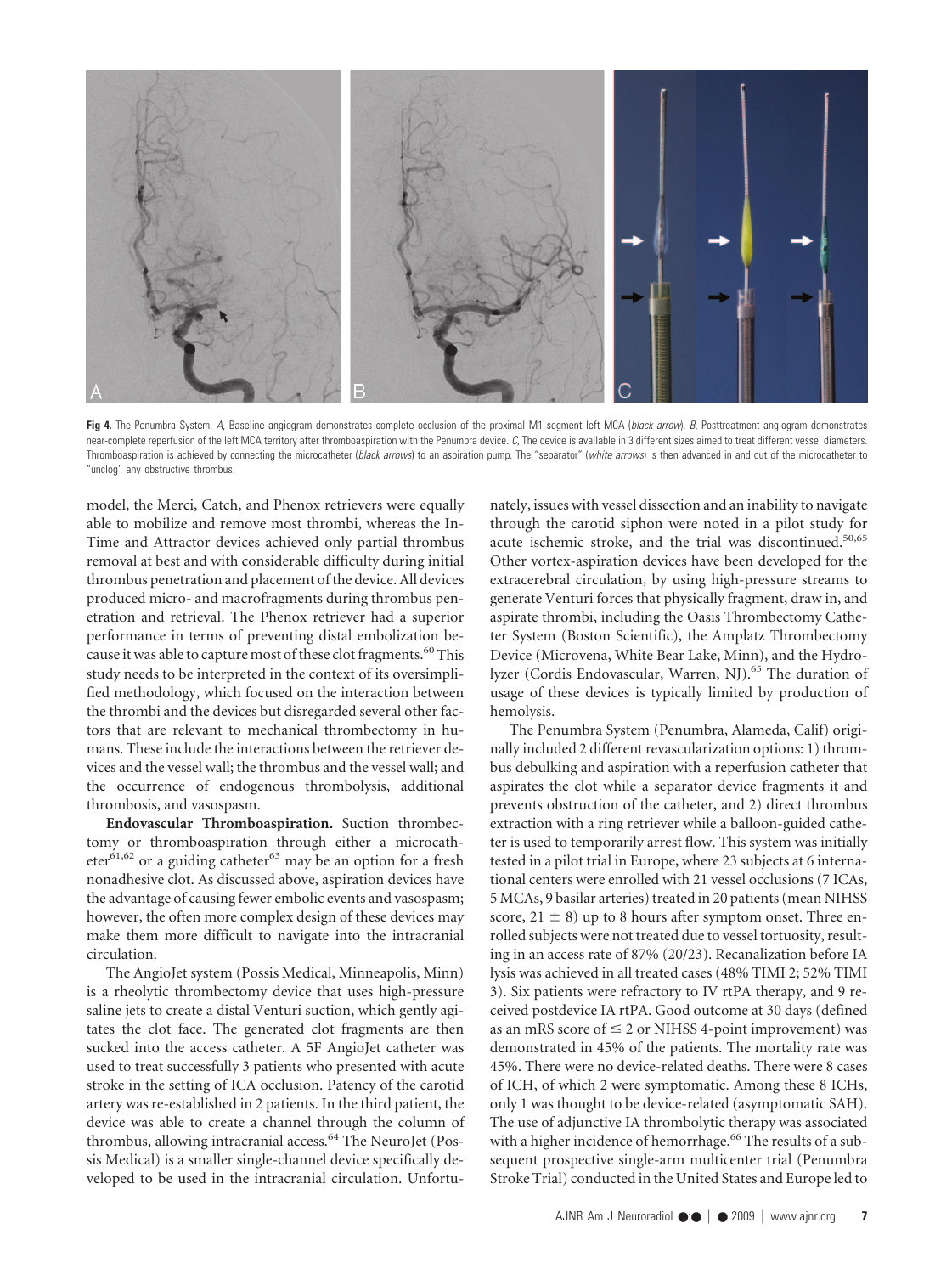

**Fig 5.** Balloon angioplasty for treatment of atherosclerotic occlusion. *A*, Baseline angiogram demonstrates complete occlusion of the midsegment of the basilar artery (*black arrow*). Note the PICA-anterior inferior cerebellar artery (AICA) collaterals (*white arrow*) with reconstitution of flow at the distal basilar artery. *B*, Native image demonstrates an inflated Gateway PTA balloon catheter (Boston Scientific) (*white arrow*) at the level of the occlusive lesion. *C*, Posttreatment angiogram demonstrates complete reperfusion of the basilar territory with only mild residual stenosis (*black arrow*).

the FDA approval of the thrombus-aspiration device for clot removal in acute patients with stroke in January 2008 (Fig 4). The Penumbra Stroke Trial is discussed in Part 2 of this review.

The F.A.S.T. Funnel Catheter (Genesis Medical Interventional, Redwood City, Calif) is currently indicated for the removal of thromboembolic material from the peripheral vasculature. This device uses a unique focused aspiration approach via a catheter that provides temporary distal vascular occlusion through the deployment of a funnel-shaped occluder. A smaller platform for use in the cerebrovasculature is under development.

**Mechanical Thrombus Disruption.** There are several techniques available for mechanical clot disruption. The most common is probing the thrombus with a microguidewire. This technique appears to be useful in facilitating chemical thrombolysis.15 Alternatively, a snare (eg, Amplatz gooseneck microsnare, Microvena) can be used for multiple passes through the occlusion to disrupt the thrombus.<sup>17,51</sup> A snare can also be used for clot retrieval, mostly in situations in which the clot has a firm consistency or contains solid material.<sup>67</sup>

Many studies have shown the feasibility and high efficacy of percutaneous transluminal angioplasty (PTA) in acute stroke.<sup>41,68-70</sup> Nakano et al<sup>69</sup> performed a retrospective comparison of 34 patients with acute MCA trunk occlusions who were treated with direct PTA (with subsequent thrombolytic therapy in 21 cases) versus 36 similar patients who were treated with thrombolytic therapy alone. Partial or complete recanalization was achieved in 91.2% versus 63.9%, sICH was seen in 2.9% versus 19.4%, and good outcome (mRS score,  $\leq$ 2) occurred in 73.5% versus 50% of the patients, respectively. Nogueira et  $al^{39}$  reported the use of low-pressure balloon angioplasty (HyperGlide, ev3, Irvine, Calif) with adjuvant low-dose eptifibatide and/or thrombolytics in 12 consecutive patients. Thrombolysis in Cerebral Ischemia (TICI) 2–3 recanalization was achieved in 11/12 patients (91.6%). The only periprocedural complication was a small posterior inferior cerebellar artery (PICA) stroke due to distal embolism. There were no symptomatic intracerebral hemorrhages. Five patients achieved good outcomes (mRS score,  $\leq$ 2).<sup>39</sup>

PTA may be particularly useful in cases of atherothrombotic disease (Fig 5), in which the residual stenosis may reduce flow sufficiently to lead to rethrombosis.<sup>31</sup> Given the risks of procedural complications such as vessel rupture and distal embolization, this technique is generally reserved as salvage therapy for patients whose flow cannot be restored by more conservative methods. However, this technique has likely become safer with the use of low-pressure more complaint balloons as described above.<sup>39,41</sup>

Two devices that use different laser technologies have been used to disrupt intracranial clots. The EPAR (Endovasix, Belmont, Calif) is a mechanical clot-fragmentation device based on laser technology. However, the emulsification of the thrombus is a mechanical thrombolysis and not a direct laserinduced ablation. The photonic energy is converted to acoustic energy at the fiberoptic tip through creation of microcavitation bubbles. In a pilot study in which 34 patients (10 ICAs, 12 MCAs, 1 PCA, and 11 vertebrobasilar occlusions) with a median NIHSS score of 19 were treated with EPAR, the overall intention-to-treat recanalization rate was 41.1% (14/34). Vessel recanalization occurred in 11 of 18 patients (61.1%) in whom complete EPAR treatment was possible. Additional treatment with IA rtPA occurred in 13 patients. One patient had a vessel rupture resulting in fatality. There were 2 sICHs  $(5.9\%)$ . The overall mortality rate was  $38.2\%$ .<sup>71</sup> The LaTIS laser device (LaTIS, Minneapolis, Minn) uses the slow injection of contrast material as a "light pipe" to carry the energy from the catheter to the embolus.<sup>50</sup> The device was evaluated in a safety and feasibility trial at 2 US centers. A preliminary account reported that the device could not be deployed to the level of the occlusion in 2 of the first 5 patients, and enrollment stopped at 12 patients. Although the catheter design was changed, an efficacy trial has not been pursued.<sup>72</sup>

**Augmented Fibrinolysis.** The MicroLysUS infusion catheter (EKOS, Bothell, Wash) is a 2.5F single-lumen end-hole design microcatheter with a 2-mm 2.1-MHz piezoelectric sonography element (average power, 0.21– 0.45 W) at its distal tip, which creates a microenvironment of ultrasonic vibration to facilitate thrombolysis. This is achieved by a combination of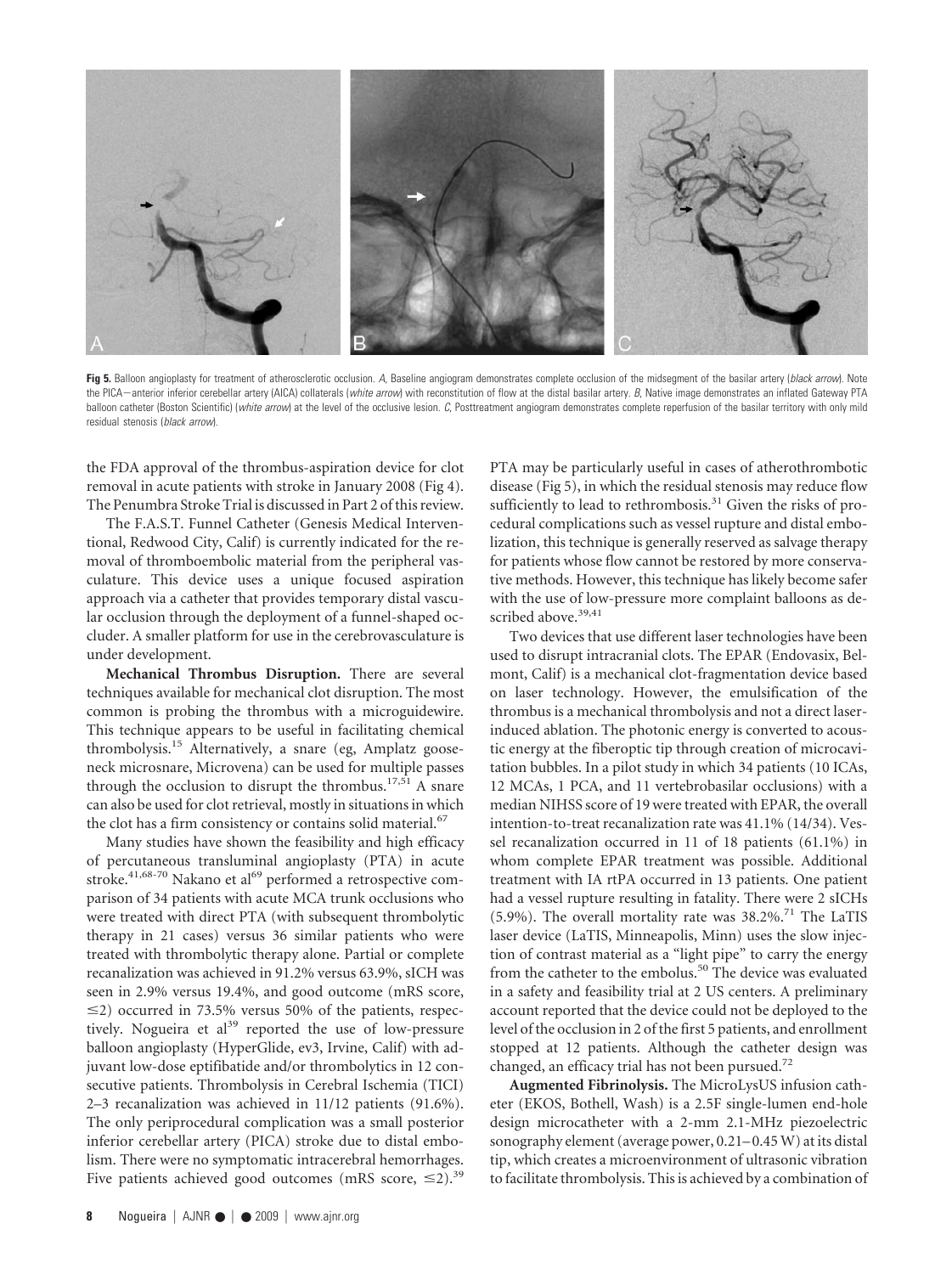

**Fig 6.** Stent placement for treatment of acute intracranial occlusion. *A*, Baseline angiogram demonstrates complete occlusion at the origin of the superior division of the left MCA (*black arrow*). *B*, Posttreatment angiogram demonstrates complete reperfusion of the left MCA superior division territory with only mild residual stenosis (*black arrow*). *C*, Native image demonstrates the proximal and distal stent markers (*black arrows*).

a noncavitating sonography, which reversibly separates fibrin strands, and acoustic streaming, which increases fluid permeation, resulting in increased drug-thrombus surface interaction. The net result is enhanced clot dissolution without fragmentation emboli. In a pilot study, in which 10 anteriorcirculation occlusions (5 internal carotid artery-terminus [ICA-T]; 5 MCAs; mean NIHSS score, 18.2) and 4 patients with posterior-circulation occlusions (mean NIHSS score, 18.75) were treated with IA rtPA or reteplase infusion through the EKOS microcatheter and simultaneous sonography transmission for  $\leq$  60 minutes, TIMI 2–3 flow was achieved in 8 of 14 (57%) patients in the first hour. Average time to recanalization was 46 minutes. An mRS score of  $\leq$ 2 was achieved in 43% of patients at 90 days. Symptomatic ICH occurred in 14% of patients. The mortality rate was 36%. There were no catheter-related adverse events.<sup>73</sup> The device was subsequently used in 33 of the 81 patients enrolled in the IMS-II trial.<sup>74</sup> A comparison of final angiographic outcomes between IMS-II subjects treated with the EKOS catheter and IMS-I subjects treated with the standard microcatheter demonstrated grades 2–3 recanalization rates at the specific site of arterial occlusion of 73% (24/33) in EKOS-treated subjects versus 56% (33/59) in standard microcatheter-treated subjects  $(P = .11)^{74}$  This device is being investigated further in the randomized IMS-III trial. Likewise, enhanced fibrinolysis with intravenous rtPA can be achieved with the use of continuous 2-MHz transcranial Doppler sonography (CLOTBUST trial).75

The OmniWave Endovascular System (OmniSonics Medical Technologies, Wilmington, Mass) is currently indicated to infuse thrombolytics and remove thrombus in the peripheral vasculature. This system is catheter-based and is delivered over a 0.018-inch guidewire. It works by directing low-power (20 kHz) ultrasonic energy down a catheter wire that has been tuned to create cavitation bubbles that fracture the fibrin matrix of the thrombus without adversely damaging surrounding vessel walls. Thus, this device has a hybrid mechanism that uses augmented fibrinolysis as well as direct clot disruption to eliminate the occlusive thrombus. As such, it does not necessarily require the use of thrombolysis and provides a theoretic advantage over the EKOS device. In a porcine model of arterial and venous thrombosis, the OmniWave system was found to generate approximately one sixth of the hemolysis seen with the AngioJet system.<sup>76</sup> OmniSonics has recently signed a licensing and development agreement with Boston Scientific to develop specific devices suited to the neurovasculature.

**Thrombus Entrapment.** Stent placement of an acutely occluded intracranial vessel may provide fast recanalization by entrapping the thrombus between the stent and the vessel wall (Fig 6). This may be followed by thrombus dissolution via either endogenous or pharmacologic thrombolysis. A study in which 19 patients with acute occlusion at the ICA terminus  $(n = 8)$ , M1/M2  $(n = 7)$ , or basilar artery  $(n = 4)$  were treated with balloon-expandable stents showed a TIMI 2–3 recanalization rate of 79% and no symptomatic ICHs.<sup>77</sup> Self-expanding stents (SES) have several potential advantages over balloon-expandable stents in the context of acute stroke. SES are much more flexible and easier to navigate into the intracranial circulation. Indeed, higher rates of recanalization and lower rates of vasospasm and side-branch occlusion were noticed with SES than with balloon-mounted stents in a canine model of vessels acutely occluded with thromboemboli.<sup>78</sup> As opposed to acute coronary syndromes in which plaque rupture in an underlying atheroma is the most frequent culprit, most cases of acute intracranial vascular occlusions are related to an embolus in the absence of any in situ vascular pathology. Therefore, balloon angioplasty with high-pressure balloons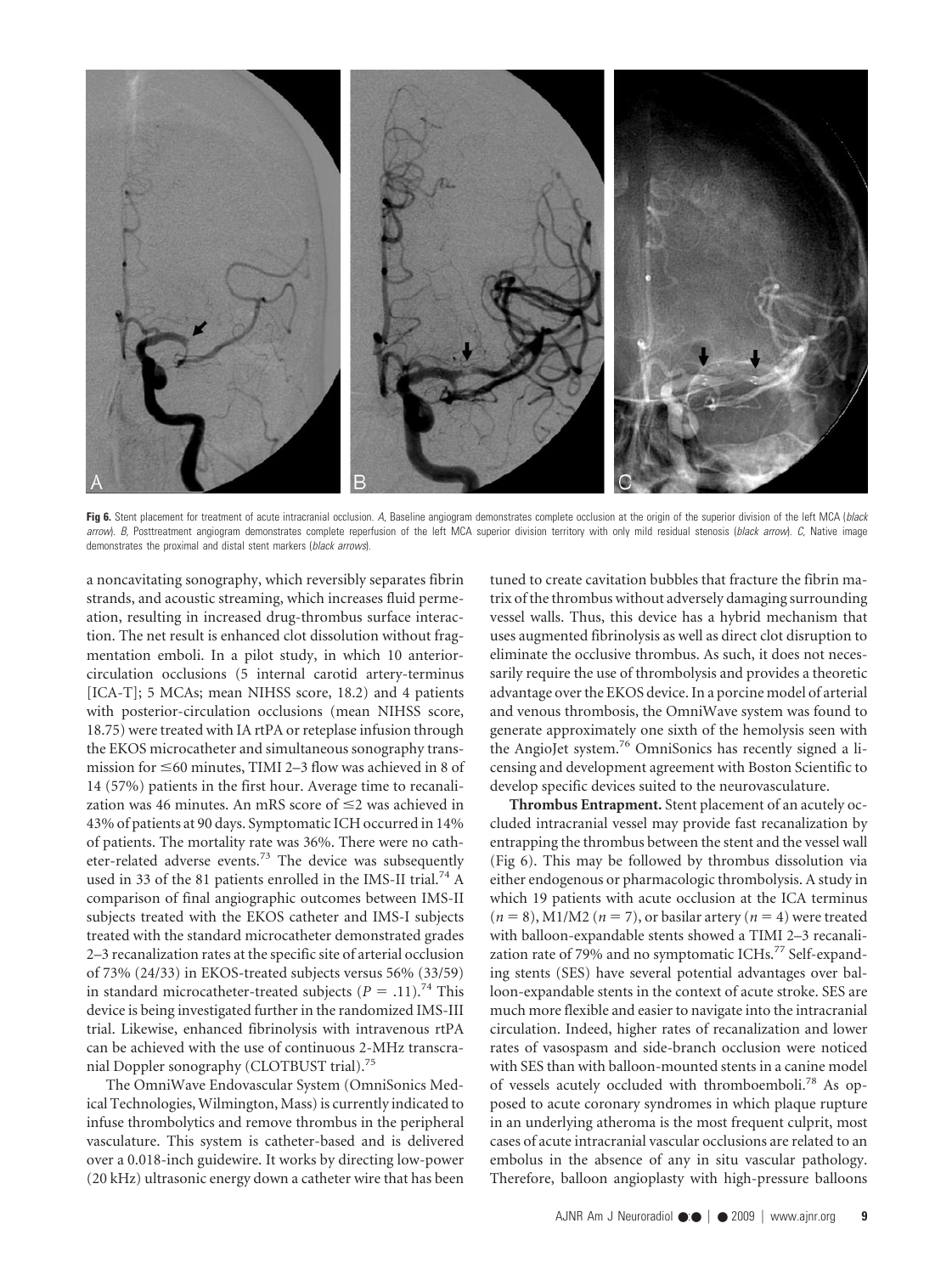and balloon-expandable stents are typically not necessary to recanalize the vessel and may only increase the chance of serious complications such as vessel rupture or dissection. Finally, SES cause less endothelial damage and, therefore, may result in lower rates of early reocclusion or late stent stenosis.

A total of 5 intracranial SES are currently available: 1) the Neuroform stent (Boston Scientific), 2) the Enterprise stent (Cordis, Miami Lakes, Fla), 3) the LEO stent (Balt Extrusion, Montmorency, France), 4) the Solitaire/Solo stent (ev3), and 5) the Wingspan stent (Boston Scientific). The first 4 devices are currently marketed for stent-assisted coil embolization of wide-neck aneurysms, whereas the Wingspan stent is approved for the treatment of intracranial atherosclerosis disease. Both the Neuroform and the Wingspan stents have an open-cell design, whereas the Enterprise, Leo, and Solitaire/ SOLO stents have a closed-cell design. The closed-cell design allows resheathing of the stent after partial (70% for Enterprise;  $90\%$  for Leo)<sup>79,80</sup> or even full deployment (Solitaire/SOLO).<sup>81</sup>

A recent report described the use of SES (Neuroform3 or Wingspan) to treat 18 patients with stroke (19 lesions) presenting with acute focal occlusions involving the MCA-M1 and/or M2 ( $n = 9$ ), ICA-T ( $n = 7$ ), or vertebrobasilar system  $(n = 3)$ . Stent placement was the initial mechanical maneuver in 6 cases, whereas others involved a combination of pharmacologic and/or mechanical maneuvers prestenting, including 10 balloon angioplasties and 9 clot-retrieval attempts. Gp IIb/ IIIa inhibitors were administered in 10 patients intra- or immediately postprocedurally to avoid acute in-stent thrombosis. TICI/TIMI 2–3 revascularization was achieved in 15 of 19 lesions (79%). There were no intraprocedural complications, but 7 patients had ICH (either intraparenchymal or subarachnoid) on postprocedural CT, 2 of which were fatal. One patient developed early stent rethrombosis. The in-hospital mortality rate was 38.9% (7/18). Four patients had mRS scores of  $\leq$ 3 at the 3-month follow-up.<sup>82</sup>

Another retrospective analysis evaluated the use of the Neuroform  $(n = 4)$  or Wingspan  $(n = 5)$  stents in 9 patients with acute stroke with occlusions involving the MCA ( $n = 6$ ), ICA ( $n = 2$ ), or the vertebrobasilar junction ( $n = 1$ ). Successful stent deployment across the clot occurred in 8 of 9 (89%) patients. In 1 patient, a Wingspan stent could not be tracked beyond the MCA/ICA junction and was deployed in the proximal clot. Complete (TICI/TIMI 3) and partial/complete (TICI 2–3) recanalization occurred in 67% and 89% of the patients, respectively. There was 1 ICH (11%) and 1 acute in-stent thrombosis (successfully treated with abciximab and balloon angioplasty). The mortality rate was 33% (3/9). All survivors achieved an mRS score of  $\leq$ 2. Follow-up angiography was performed in 4 of the 9 patients at a mean of 8 months (range,  $2-14$  months) and showed no stent restenosis.<sup>83</sup> Isolated case reports of successful intracranial recanalization with the Neuroform stent have also been reported by other authors.84-86

Jahan<sup>87</sup> recently presented the preliminary data about the use of the Solitaire/SOLO device as a temporary endovascular bypass and clot retriever in a swine stroke model. Immediate flow restoration following device deployment was achieved in 5 of 6 vessels. Clot retrieval resulting in TIMI 3 flow was achieved in 6 of 6 vessels compared with 2 of 3 vessels treated

with the Merci retriever. Histologic evaluation of treated arteries demonstrated that the Solitaire/Solo device compared favorably with the Merci retriever.<sup>87</sup> SES with higher radial force (eg, Wingspan) will likely play a key role patients with acute stroke related to intracranial atherosclerotic disease.<sup>88</sup>

Stent placement of the proximal cervical vessels may also be required to gain access to the intracranial thrombus with other mechanical devices or catheters. Furthermore, brisk antegrade flow is essential for the maintenance of distal vascular patency, as particularly evident in patients with severe proximal stenoses who commonly develop rethrombosis after vessel recanalization. In a recent series, 23 of 25 patients (92%) with acute  $(n = 15)$  or subacute  $(n = 10)$  cervical ICA occlusions were successfully revascularized with this technique.<sup>89</sup>

**Temporary Endovascular Bypass.** As discussed above, stents may result in high recanalization rates over a relatively short procedural time. The need for an aggressive antithrombotic regimen after stent implantation remains one of the major limitations to its use in acute stroke. However, the advent of closed-cell stents has allowed resheathing/removal of the stent after recanalization is achieved, moderating the need for dual antiplatelet therapy, which could potentially increase the risk of hemorrhagic conversion of the infarct. In addition, this technique should eliminate the risk of delayed in-stent stenosis. Kelly et al<sup>90</sup> recently reported a case in which partial deployment of an Enterprise stent resulted in immediate recanalization of an occluded MCA that was refractory to IV and IA rtPA, IA abciximab, and mechanical manipulation. The unconstrained portion of the stent expanded and acted as a temporary bypass to circumferentially displace and structurally disrupt the occlusive clot while additional abciximab was administered through the guiding catheter. The partially expanded stent was then reconstrained and removed 20 minutes later.<sup>90</sup> A similar approach can be theoretically applied to other reconstrainable stents such as the Leo or the Solitaire/ Solo. This temporary endovascular bypass technique is the main mechanism for the use of the ReVasc device (ReVasc Technologies, Cleveland, Ohio), an SES-like device recently acquired by Micrus Endovascular (San Jose, Calif).

### **Alternative Reperfusion Strategies**

The alternative reperfusion strategies consist of nonrecanalization modalities and involve the collateral vasculature as well as retrograde and reversed flow. They can be subcategorized into the following: 1) global reperfusion (flow augmentation or transarterial retrograde reperfusion), and 2) transvenous retrograde reperfusion (flow reversal).

### *Global Reperfusion or Flow Augmentation*

Global reperfusion or flow augmentation focuses on increasing cerebral blood flow (CBF) to perfuse the tissue bed distal to the occlusive thrombus via leptomeningeal and/or circle of Willis collaterals. The antegrade component of flow augmentation plays a direct role only in occlusions proximal to the circle of Willis, whereas most of the tissue reperfusion seen in cases of distal branch occlusions relies on increased flow to leptomeningeal collaterals with resultant retrograde filling of the occluded vessel down to the level of the occlusive thrombus (transarterial retrograde reperfusion). Of note, these flowaugmentation strategies may potentially lead to better recan-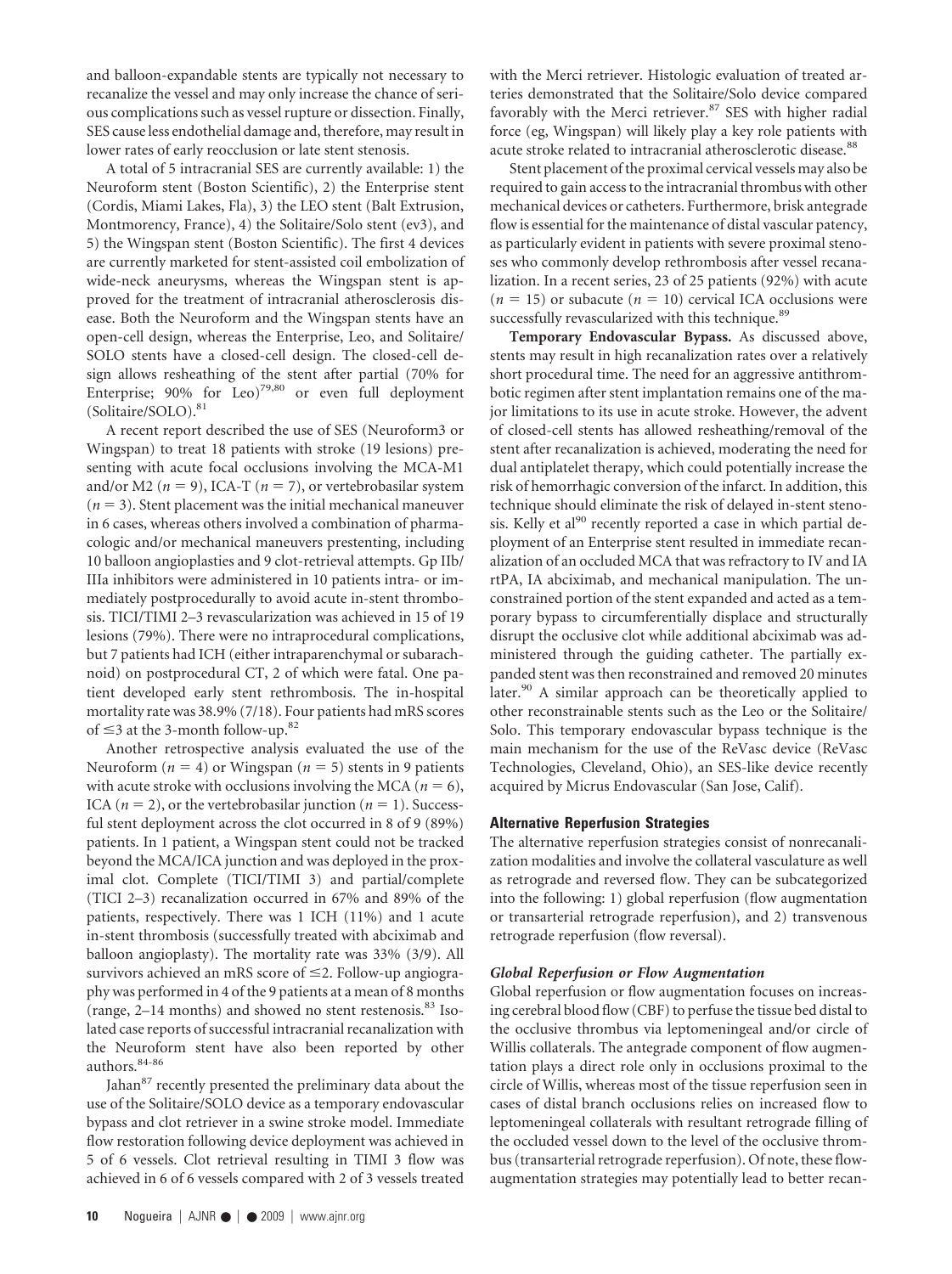![](_page_10_Picture_0.jpeg)

![](_page_10_Figure_1.jpeg)

**Fig 7.** The NeuroFlo catheter. *A*, Fluoroscopic images demonstrate the suprarenal (*black arrow*) and infrarenal (*white arrow*) balloons. *B*, Positron-emission tomography demonstrates progressive increase in flow during and after balloon inflation in a patient with a right MCA stroke. Note the global increase in perfusion in both nonischemic (upper panel) and ischemic (lower panel) hemispheres. Courtesy of Professor Wolf-Dieter Heiss, Max Planck Institute for Neurologic Research, Cologne, Germany.

alization rates when used as an adjunct to antegrade reperfusion treatments. For example, it has been shown that ipsilateral pretreatment CBF influences vessel recanalization in IAT for MCA occlusion $91$  and that a greater degree of collateral circulation on pretreatment angiography is associated with higher rates of recanalization with the Merci retriever.<sup>92</sup> In addition, improvement in CBF should result in greater delivery of thrombolytic drugs to the occlusion site, theoretically leading to higher recanalization rates with systemic thrombolysis. Given the lesser degree of complexity involved in collateral perfusion augmentation, these techniques could potentially result in shorter reperfusion times compared with many recanalization therapies.

Flow augmentation can be achieved by either pharmacologic (eg, IV phenylephrine infusion) $93$  or mechanical approaches (eg, the NeuroFlo device). The NeuroFlo device (Co-Axia, Maple Grove, Minn) is a dual balloon catheter uniquely designed for partial occlusion ( $\sim$ 70%) of the aorta above and below the origin of the renal arteries (Fig  $7$ ).<sup>94</sup> This device appears to work through mechanical flow diversion from the high-resistance lower body to the lower resistance cerebral circulation. Although yet uncharacterized, neurohumoral mechanisms are also thought to play a role. In fact, experimental evidence suggests that NeuroFlo increases global cerebral perfusion within minutes of balloon inflation, with little or no increase in mean arterial blood pressure. In a nonstroke porcine model that used isotope-labeled microspheres to measure regional blood flow, partial aortic occlusion with the NeuroFlo catheter resulted in a significant increase in CBF (approximately 30%–50%) in all regions of the brain. This was achieved without any significant change in cardiac performance or blood flow in any of the other tissue beds studied, including the renal cortex and medulla. This increase in CBF was maintained until the end of the experiment, 90 minutes after the balloon deflation (M. Hammer, personal communication, November 2008). A recent embolic stroke rat model demonstrated that 1 hour of suprarenal aortic occlusion reduced infarct size from 44.2  $\pm$  4.9% of the hemisphere (saline control) to 25  $\pm$  5.4%. The use of rtPA alone reduced infarct size to 21.4  $\pm$  4.9%, whereas the combination of rtPA and suprarenal aortic occlusion reduced infarct size to  $14 \pm 3.7\%$ . This reduction in final infarct volume was achieved without an increase in hemorrhage risk as measured by total tissue hemoglobin. Perfusion deficits were  $4.6 \pm 0.6$  mm<sup>2</sup> at 2 hours after embolization in the control animals and were significantly decreased to 1.7  $\pm$  0.6 mm<sup>2</sup> by 1 hour of suprarenal aortic occlusion ( $P = .003$ ) (A. Shuaib, personal communication, November 2008).

The safety profile of the NeuroFlo device has been demonstrated by its use in  $>$  200 patients with ischemic stroke or cerebral vasospasm, including in patients up to 48 hours poststroke onset. The clinical studies involving this device will be discussed in Part 2 of this review. A new generation of the NeuroFlo catheter that allows distal access to intracranial vasculature is currently being developed. This will provide the ability to perform IA recanalization therapies while promoting flow augmentation through partial aortic obstruction.

#### *Transvenous Retrograde Reperfusion or Flow Reversal*

This experimental treatment technique, transvenous retrograde reperfusion or flow reversal, focuses on reversing the cerebral flow direction from arteries-capillaries-veins to veins-capillaries-arteries.

**Partial or Venous Flow Reversal.** The first attempt of flow reversal was the retrograde transvenous neuroperfusion (RTN), which used an external pump to harvest arterial blood from the subject's femoral artery and to transport the blood through 2 catheters placed into each of the transverse sinuses near the torcula. The blood was directed retrograde, opposite to normal venous flow, through the central, deep, and superficial sinuses and veins to reach the capillary bed. A baboon study in which RTN was started 1 hour after MCA occlusion in treated animals showed significantly improved somatosensory-evoked potentials and combined neurologic scores and a lower infarction volume compared with untreated animals.<sup>95</sup> An abstract reported the safety and feasibility of RTN treat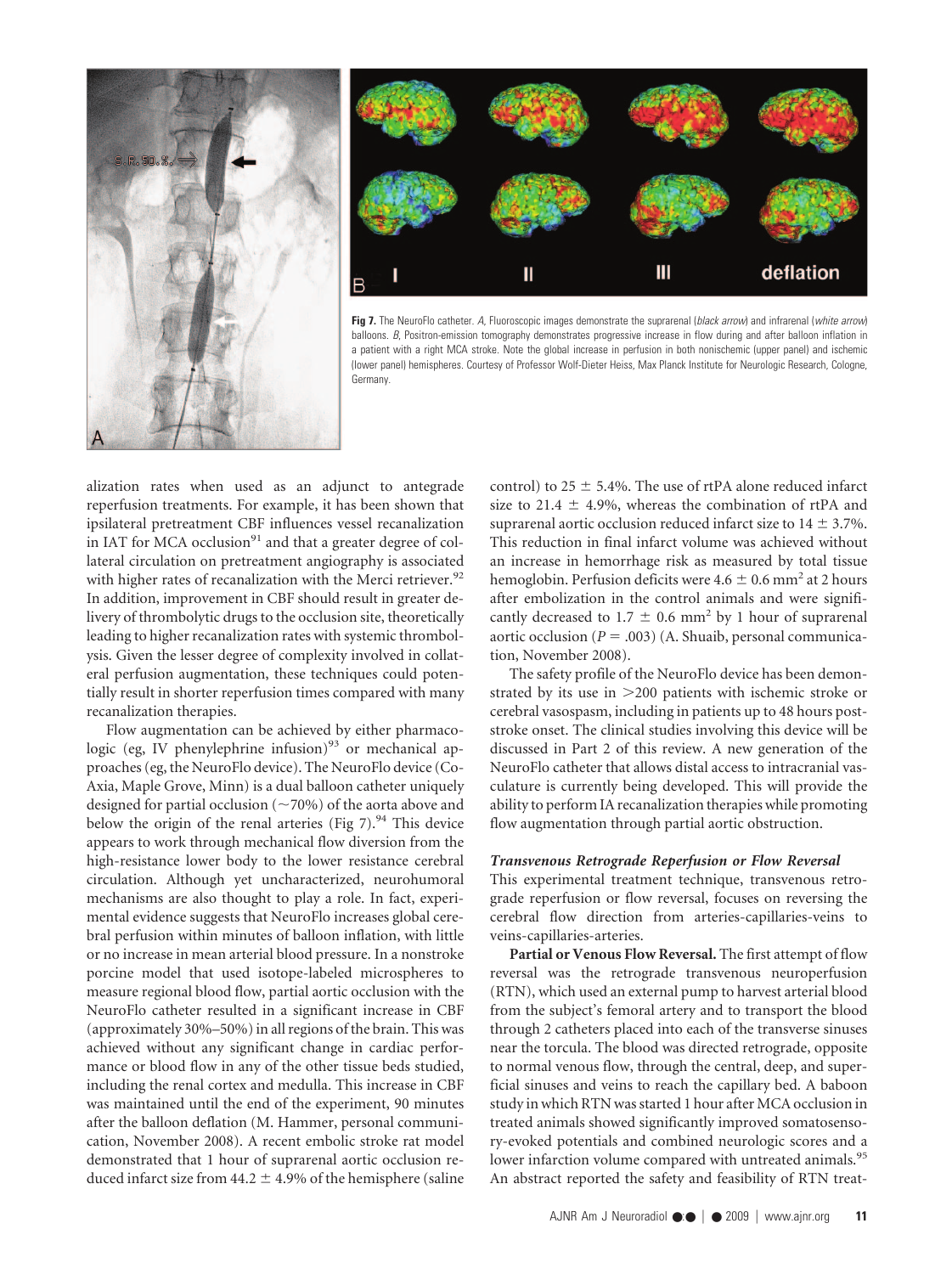ment in 6 patients; however, larger clinical trials have not been reported.

**Complete Arteriovenous Flow Reversal.** The ReviveFlow system (ReviveFlow, Quincy, Mass) is a novel method of cerebral flow reversal in which a balloon guide catheter is placed in the cervical ICAs and jugular veins on 1 or both sides of the neck. The balloons are subsequently inflated, and blood is aspirated via an external pump system from the proximal ICA and infused in the distal internal jugular vein. The end result is total reversal of the cerebral circulation and perfusion of the venous system with arterial blood into the capillary bed, which is now physiologically proximal to the occluded artery. This device is currently undergoing preclinical studies.

#### **Conclusions**

Endovascular stroke therapy continues to evolve, and we would posit, to improve. The therapeutic advances have come from many directions including pharmacologic and mechanical. Novel drugs with innovative mechanisms of action and theoretically improved safety profile are being developed. New recanalization strategies that may further improve what is presently available are being tested. Advanced imaging, though not a focus of this article, provides critical insight into the pathophysiology of stroke. This greater understanding fosters novel alternative approaches to reperfusion that take us beyond the mechanics of rapid revascularization.

In the second installment of this 2-part series, the focus will shift to a discussion of the historically relevant and completed current/ongoing and upcoming trials. Data will be reviewed and a thesis advanced as to the place IA treatment should have in stroke algorithms.

#### **References**

- 1. **Stroke: 1989—recommendations on stroke prevention, diagnosis, and therapy: report of the WHO Task Force on Stroke and other Cerebrovascular Disorders**. *Stroke* 1989;20:1407–31
- 2. Rosamond W, Flegal K, Furie K, et al. **Heart disease and stroke statistics: 2008 update—a report from the American Heart Association Statistics Committee and Stroke Statistics Subcommittee.** *Circulation* 2008;117:e25–146
- 3. **Tissue plasminogen activator for acute ischemic stroke: The National Institute of Neurological Disorders and Stroke rtPA Stroke Study Group.** *N Engl J Med* 1995;333:1581– 87
- 4. **Practice advisory: thrombolytic therapy for acuteischemic stroke—summary statement. Report of the Quality Standards Subcommittee of the American Academy of Neurology.** *Neurology* 1996;47:835–39
- 5. Adams HP Jr, Brott TG, Furlan AJ, et al. **Guidelines for thrombolytic therapy for acute stroke: a supplement to the guidelines for the management of patients with acute ischemic stroke—a statement for healthcare professionals from a Special Writing Group of the Stroke Council. American Heart Association***. Circulation* 1996;94:1167–74
- 6. Wardlaw JM, Zoppo G, Yamaguchi T, et al. **Thrombolysis for acute ischaemic stroke.** *Cochrane Database Syst Rev* 2003:CD000213
- 7. Hacke W, Donnan G, Fieschi C, et al. **Association of outcome with early stroke treatment: pooled analysis of ATLANTIS, ECASS, and NINDS rtPA stroke trials***. Lancet* 2004;363:768 –74
- 8. HackeW, Kaste M, Bluhmki E, et al. **Thrombolysis with alteplase 3 to 4.5 hours after acute ischemic stroke.** *N Engl J Med* 2008;359:1317–29
- 9. Wolpert SM, Bruckmann H, Greenlee R, et al. **Neuroradiologic evaluation of patients with acute stroke treated with recombinant tissue plasminogen activator: the rtPA Acute Stroke Study Group***. AJNR Am J Neuroradiol* 1993;14:3–13
- 10. Caplan LR, Mohr JP, Kistler JP, et al.. **Should thrombolytic therapy be the first-line treatment for acute ischemic stroke? Thrombolysis–not a panacea for ischemic stroke**. *N Engl J Med* 1997;337:1309 –10, discussion 1313
- 11. Haley EC Jr, Lewandowski C, Tilley BC. **Myths regarding the NINDS rtPA Stroke Trial: setting the record straight.** *Ann Emerg Med* 1997;30:676 – 82
- 12. Saver JL. **Number needed to treat estimates incorporating effects over the entire range of clinical outcomes: novel derivation method and application to thrombolytic therapy for acute stroke.** *Arch Neurol* 2004;61:1066 –70
- 13. Kleindorfer D, Lindsell CJ, Brass L, et al. **National US estimates of recombinant tissue plasminogen activator use: ICD-9 codes substantially underestimate.** *Stroke* 2008;39:924 –28. Epub 2008 Jan 31
- 14. Reeves MJ, Arora S, Broderick JP, et al.**Acute stroke care in the US: results from 4 pilot prototypes of the Paul Coverdell National Acute Stroke Registry.** *Stroke* 2005;36:1232– 40
- 15. Barnwell SL, Clark WM, Nguyen TT, et al. **Safety and efficacy of delayed intraarterial urokinase therapy with mechanical clot disruption for thromboembolic stroke.** *AJNR Am J Neuroradiol* 1994;15:1817–22
- 16. Lisboa RC, Jovanovic BD, Alberts MJ. **Analysis of the safety and efficacy of intra-arterial thrombolytic therapy in ischemic stroke.** *Stroke* 2002;33: 2866 –71
- 17. Qureshi AI, Siddiqui AM, Suri MF, et al.**Aggressive mechanical clot disruption and low-dose intra-arterial third-generation thrombolytic agent for ischemic stroke: a prospective study.** *Neurosurgery* 2002;51:1319 –27, discussion 1327–29
- 18. Cornu C, Boutitie F, Candelise L, et al. **Streptokinase in acute ischemic stroke: an individual patient data meta-analysis—The Thrombolysis in Acute Stroke Pooling Project.** *Stroke* 2000;31:1555– 60
- 19. Kaur J, Zhao Z, Klein GM, et al. **The neurotoxicity of tissue plasminogen activator?** *J Cereb Blood Flow Metab* 2004;24:945– 63
- 20. del Zoppo GJ, Higashida RT, Furlan AJ, et al. **PROACT: a phase II randomized trial of recombinant pro-urokinase by direct arterial delivery in acute middle cerebral artery stroke—PROACT Investigators. Prolyse in Acute Cerebral Thromboembolism.** *Stroke* 1998;29:4 –11
- 21. Furlan A, Higashida R, Wechsler L, et al. **Intra-arterial prourokinase for acute ischemic stroke: The PROACT II study—a randomized controlled trial. Prolyse in Acute Cerebral Thromboembolism.** *JAMA* 1999;282:2003–11
- 22. Haley EC Jr, Lyden PD, Johnston KC, et al. **A pilot dose-escalation safety study of tenecteplase in acute ischemic stroke.** *Stroke* 2005;36:607–12
- 23. Hacke W, Albers G, Al-Rawi Y, et al. **The Desmoteplase in Acute Ischemic Stroke Trial (DIAS): a phase II MRI-based 9-hour window acute stroke thrombolysis trial with intravenous desmoteplase.** *Stroke* 2005;36:66 –73. Epub 2004 Nov 29
- 24. Furlan AJ, Eyding D, Albers GW, et al. **Dose Escalation of Desmoteplase for Acute Ischemic Stroke (DEDAS): evidence of safety and efficacy 3 to 9 hours after stroke onset.** *Stroke* 2006;37:1227–31
- 25. Hacke W. **Desmoteplase in Acute Ischemic Stroke Trial-2 (DIAS-2)**. Abstract presented at: 16th European Stroke Conference; May 29-June 1, 2007; Glasgow, Scotland
- 26. Hoh BL, Nogueira RG, O'Donnell J, Pryor JC, et al.**Intra-arterial thrombolysis for acute stroke: comparison of era using urokinase versus era not using urokinase at a single center.** Abstract presented at: Seventh Joint Meeting of the AANS/CNS Section on Cerebrovascular Surgery and the American Society of Interventional and Therapeutic Neuroradiology; February 1– 4, 2004; San Diego, Calif
- 27. Eckert B, Kucinski T, Neumaier-Probst E, et al. **Local intra-arterial fibrinolysis in acute hemispheric stroke: effect of occlusion type and fibrinolytic agent on recanalization success and neurological outcome.** *Cerebrovasc Dis* 2003;15:258 – 63
- 28. Lapchak PA, Araujo DM, Pakola S, et al. **Microplasmin: a novel thrombolytic that improves behavioral outcome after embolic strokes in rabbits.** *Stroke* 2002;33:2279 – 84
- 29. Deitcher SR, Toombs CF. **Non-clinical and clinical characterization of a novel acting thrombolytic: alfimepras***e***.** *Pathophysiol Haemost Thromb* 2005;34: 215–20
- 30. Sherman DG, Atkinson RP, Chippendale T, et al.**Intravenous ancrod for treatment of acute ischemic stroke: the STAT study—a randomized controlled trial. Stroke Treatment with Ancrod Trial.** *JAMA* 2000;283:2395– 403
- 31. Qureshi AI, Siddiqui AM, Kim SH, et al. **Reocclusion of recanalized arteries during intra-arterial thrombolysis for acute ischemic stroke.** *AJNR Am J Neuroradiol* 2004;25:322–28
- 32. Alexandrov AV, Grotta JC. **Arterial reocclusion in stroke patients treated with intravenous tissue plasminogen activator.** *Neurology* 2002;59:862– 67
- 33. **Abciximab in acute ischemic stroke: a randomized, double-blind, placebocontrolled, dose-escalation study—The Abciximab in Ischemic Stroke Investigators.** *Stroke* 2000;31:601– 09
- 34. Pancioli AM, Broderick J, Brott T, for the CLEAR Trial Investigators. **The combined approach to lysis utilizing eptifibatide and rtPA in acute ischemic stroke: the CLEAR stroke trial.** *Stroke* 2008;39:3268 –76. Epub 2008 Sep 4
- 35. Adams HP Jr, Effron MB, Torner J, et al. **Emergency administration of abciximab for treatment of patients with acute ischemic stroke: results of an international phase III trial—Abciximab in Emergency Treatment of Stroke Trial (AbESTT-II).** *Stroke* 2008;39:87–99. Epub 2007 Nov 21
- 36. Eckert B, Koch C, Thomalla G, et al. **Acute basilar artery occlusion treated with combined intravenous Abciximab and intra-arterial tissue plasminogen activator: report of 3 cases.** *Stroke* 2002;33:1424 –27
- 37. Lee DH, Jo KD, Kim HG, et al. **Local intraarterial urokinase thrombolysis of acute ischemic stroke with or without intravenous abciximab: a pilot study.** *J Vasc Interv Radiol* 2002;13:769 –74
- 38. Deshmukh VR, Fiorella DJ, Albuquerque FC, et al. **Intra-arterial thrombolysis**